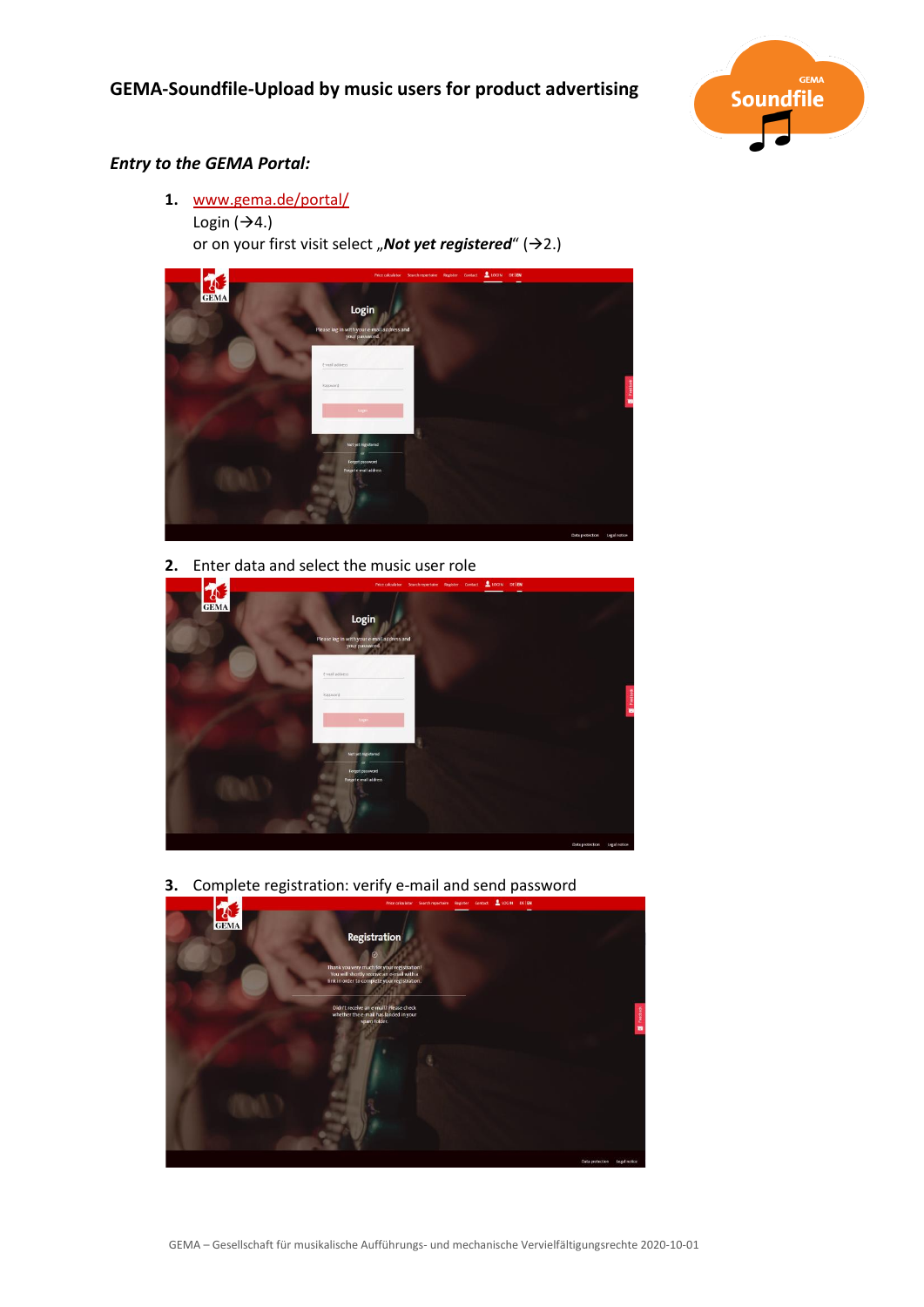## **4.** Login





**5.** Navigate to dashboard and select Soundfile-Upload



If you have any questions to log in, please contact us at +49 (0) 30 58 9999 58